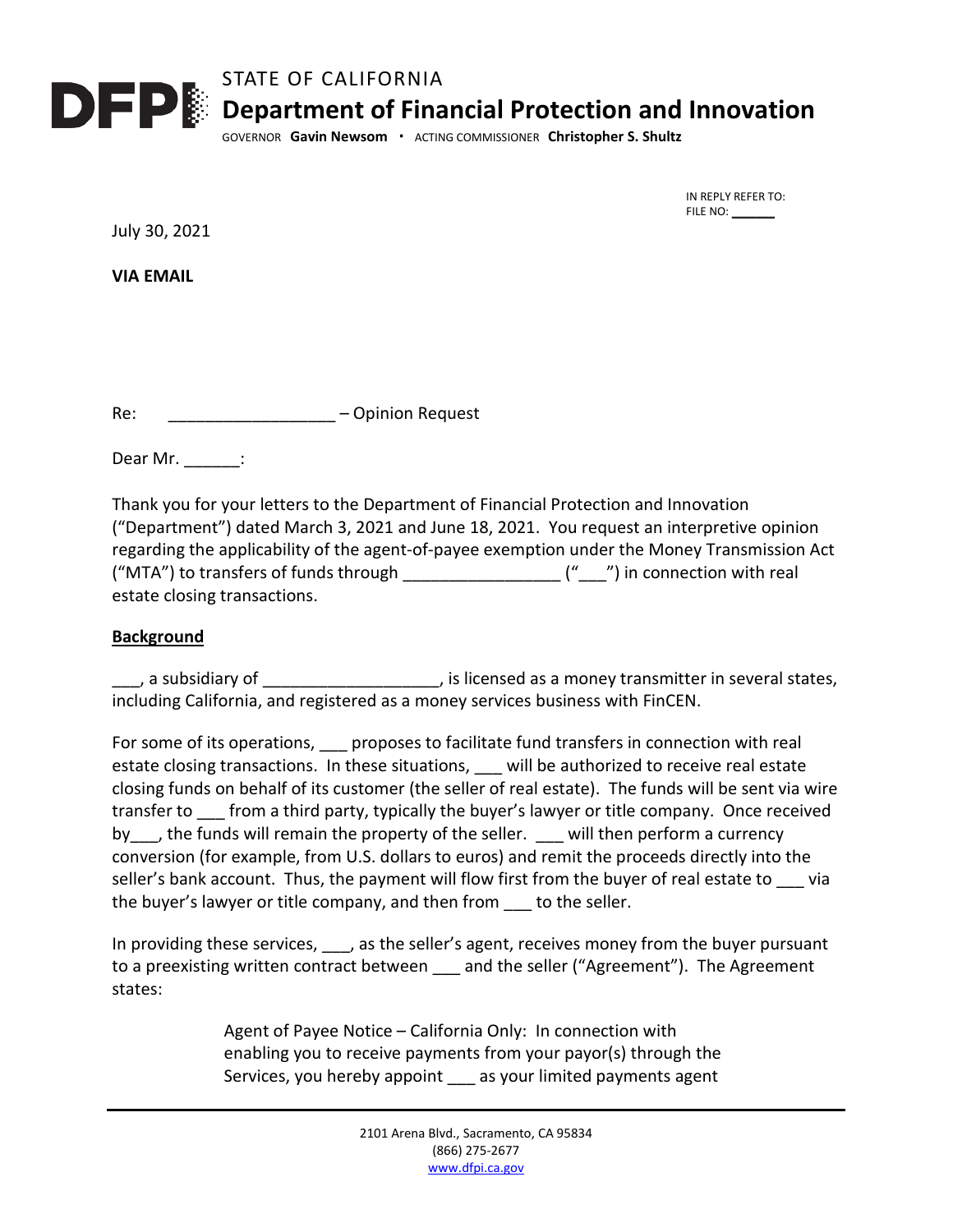July 30, 2021 Page 2

 $\overline{\phantom{a}}$ 

for the purpose of receiving, holding, and settling payments to you pursuant to this Agreement. You further agree and understand that a payment received by \_\_\_ on your behalf, satisfies your payor's obligation to pay you, regardless of whether actually settles such payment to you. In the event that does not make or otherwise fails to make such payment to you as described in this Agreement, you will have recourse against only and not against your payor(s).

## **Money Transmission Act**

The MTA prohibits a person from engaging in the business of money transmission in California, unless the person is licensed or exempt from licensure or an agent of a person licensed or exempt from licensure.<sup>1</sup> "Money transmission" includes receiving money for transmission.<sup>2</sup> "Receiving money for transmission" means receiving money or monetary value in the United States for transmission within or outside the United States by electronic or other means.<sup>3</sup>

Financial Code section 2010, subdivision (l), exempts from the MTA transactions in which the recipient of the money is an agent of the payee pursuant to a preexisting written contract and delivery of the money to the agent satisfies the payor's obligation to the payee for the goods or services provided. An "agent" is one who represent another, called the principal, in dealings with third persons.<sup>4</sup> A "payee" is the provider of goods or services, who is owed payment of money from the payor for the goods or services.<sup>[5](#page-1-4)</sup> A "payor" is the recipient of goods or services, who owes payment of money to the payee for the goods or services.<sup>[6](#page-1-5)</sup>

## **Analysis**

To the extent these fund transfers take place in California or are with, to, or from persons located in California, 's services constitute "receiving money for transmission" because receives money from the buyer for transfer to the seller.

However, 's contract contains a provision appointing as the agent of the seller when the seller is located in California. With that provision, <br>
Services satisfy the requirements of the agent-of-payee exemption in Financial Code section 2010, subdivision (I): acts as the agent of the seller (Payee) pursuant to a preexisting written contract, and strate is receipt of payment satisfies the buyer's (Payor's) obligation to the seller (Payee) for goods or services.

<span id="page-1-0"></span> $1$  Fin. Code, § 2030, subd. (a).

<span id="page-1-1"></span> $2$  Fin. Code, § 2003, subd. (q)(3).

<span id="page-1-2"></span><sup>3</sup> Fin. Code, § 2003, subd. (u).

<span id="page-1-4"></span><span id="page-1-3"></span><sup>&</sup>lt;sup>4</sup> Fin. Code, § 2010, subd. (l)(1); Civ. Code, § 2295.<br><sup>5</sup> Fin. Code, § 2010, subd. (l)(2).

<span id="page-1-5"></span> $6$  Fin. Code, § 2010, subd. (I)(3).